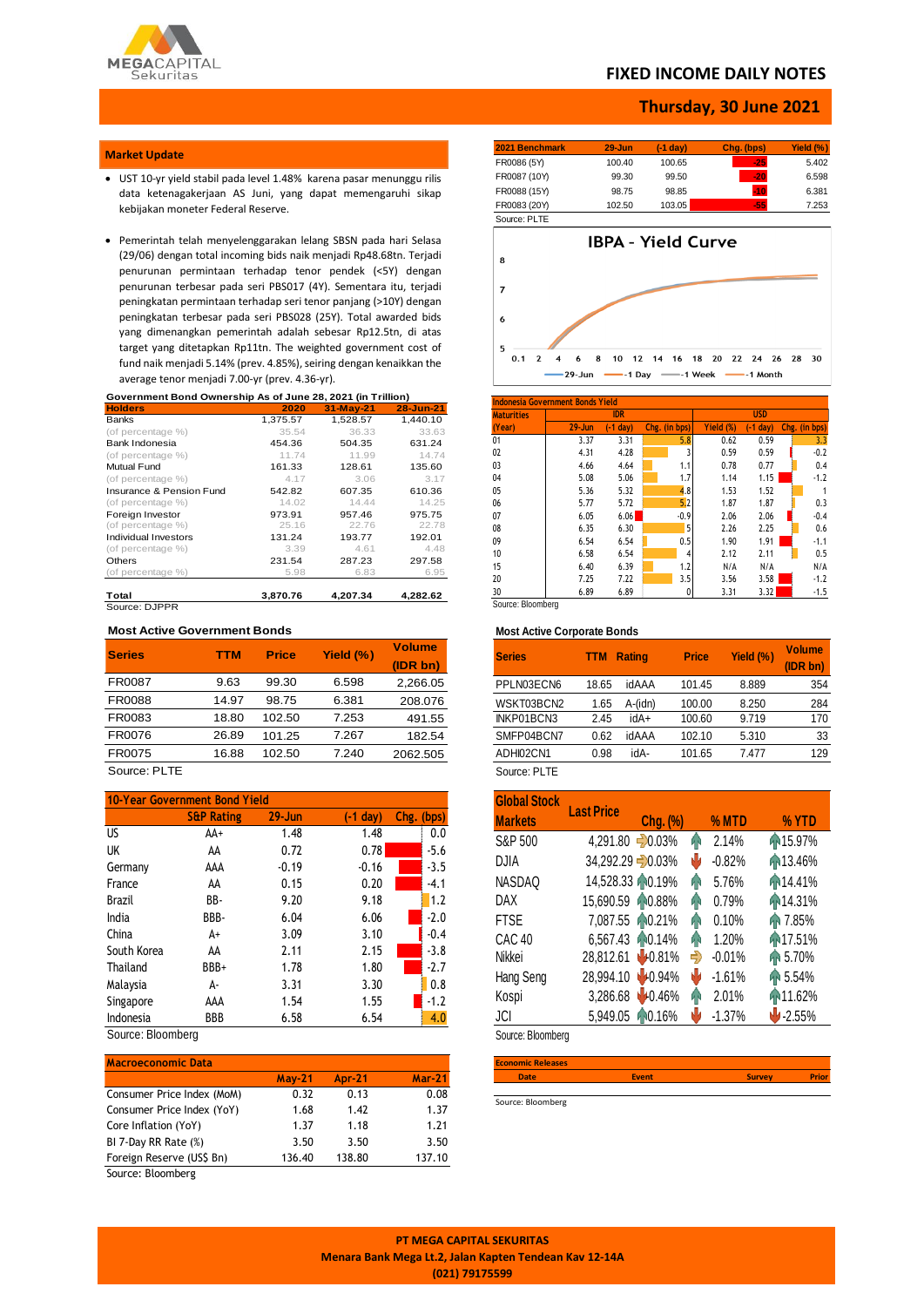MEGACAPITAL

**Thursday, 30 June 2021**

# **Government Bond Prices**

|               | Closing Price: 29-Jun-2021 |         |               |              |             |            |                   |                   |                     |                       |
|---------------|----------------------------|---------|---------------|--------------|-------------|------------|-------------------|-------------------|---------------------|-----------------------|
| <b>Series</b> | <b>Maturity</b>            | TTM     | <b>Coupon</b> | <b>Price</b> | <b>YTMX</b> | <b>YTM</b> | <b>Est. Yield</b> | <b>Fair Price</b> | <b>Spread (bps)</b> | <b>Recommendation</b> |
| FR0034        | 15-Jun-21                  | $-0.04$ | 12.80%        | 100.12       | $-25.925$   | $-25.93%$  | $-26.25%$         | 100.00            | $-12$               | Fair                  |
| FR0053        | 15-Jul-21                  | 0.04    | 8.25%         | 100.29       | 1.318       | 1.32%      | 2.60%             | 100.25            | $-4$                | Fair                  |
| FR0061        | 15-May-22                  | 0.88    | 7.00%         | 103.15       | 3.313       | 3.31%      | 3.43%             | 103.05            | $-10$               | Fair                  |
| FR0035        | 15-Jun-22                  | 0.96    | 12.90%        | 108.83       | 3.458       | 3.46%      | 3.51%             | 108.80            | -3                  | Fair                  |
| FR0043        | 15-Jul-22                  | 1.04    | 10.25%        | 106.69       | 3.638       | 3.64%      | 3.58%             | 106.78            | 8                   | Fair                  |
| FR0063        | 15-May-23                  | 1.88    | 5.63%         | 102.39       | 4.28        | 4.28%      | 4.21%             | 102.52            | 12                  | Fair                  |
| FR0046        | 15-Jul-23                  | 2.04    | 9.50%         | 109.81       | 4.497       | 4.50%      | 4.33%             | 110.02            | 21                  | Fair                  |
| FR0039        | 15-Aug-23                  | 2.13    | 11.75%        | 114.58       | 4.481       | 4.48%      | 4.38%             | 114.81            | 23                  | Fair                  |
| FR0070        | 15-Mar-24                  | 2.71    | 8.38%         | 109.39       | 4.644       | 4.64%      | 4.73%             | 109.17            | $-21$               | Fair                  |
| FR0077        | 15-May-24                  | 2.88    | 8.13%         | 109.25       | 4.646       | 4.65%      | 4.81%             | 108.79            | $-47$               | Expensive             |
| FR0044        | 15-Sep-24                  | 3.22    | 10.00%        | 114.50       | 5.044       | 5.04%      | 4.98%             | 114.70            | 20                  | Fair                  |
| FR0081        | 15-Jun-25                  | 3.96    | 6.50%         | 105.10       | 5.061       | 5.06%      | 5.31%             | 104.19            | -91                 | Expensive             |
| FR0040        | 15-Sep-25                  | 4.22    | 11.00%        | 120.31       | 5.527       | 5.53%      | 5.41%             | 120.79            | 48                  | Cheap                 |
| FR0084        | 15-Feb-26                  | 4.64    | 7.25%         | 107.12       | 5.484       | 5.48%      | 5.56%             | 106.81            | $-31$               | Expensive             |
| <b>FR0086</b> | 15-Apr-26                  | 4.80    | 5.50%         | 100.77       | 5.315       | 5.32%      | 5.61%             | 99.53             | $-124$              | Expensive             |
| FR0037        | 15-Sep-26                  | 5.22    | 12.00%        | 128.71       | 5.59        | 5.59%      | 5.74%             | 127.82            | $-88$               | Expensive             |
| FR0056        | 15-Sep-26                  | 5.22    | 8.38%         | 112.70       | 5.532       | 5.53%      | 5.74%             | 111.70            | $-10$ <sup>O</sup>  | Expensive             |
| FR0059        | 15-May-27                  | 5.88    | 7.00%         | 106.29       | 5.722       | 5.72%      | 5.92%             | 105.27            | $-102$              | Expensive             |
| FR0042        | 15-Jul-27                  | 6.05    | 10.25%        | 118.43       | 6.625       | 6.63%      | 5.96%             | 121.48            | 305                 | Cheap                 |
| FR0047        |                            |         |               |              |             |            |                   |                   | $-71$               |                       |
|               | 15-Feb-28                  | 6.64    | 10.00%        | 121.70       | 5.984       | 5.98%      | 6.10%             | 120.99            |                     | Expensive             |
| FR0064        | 15-May-28                  | 6.88    | 6.13%         | 100.21       | 6.086       | 6.09%      | 6.15%             | 99.85             | $-36$               | Expensive             |
| FR0071        | 15-Mar-29                  | 7.72    | 9.00%         | 116.26       | 6.302       | 6.30%      | 6.31%             | 116.24            | $-2$                | Fair                  |
| FR0078        | 15-May-29                  | 7.88    | 8.25%         | 111.94       | 6.302       | 6.30%      | 6.33%             | 111.73            | $-21$               | Fair                  |
| FR0052        | 15-Aug-30                  | 9.13    | 10.50%        | 126.88       | 6.541       | 6.54%      | 6.52%             | 127.07            | 19                  | Fair                  |
| FR0082        | 15-Sep-30                  | 9.22    | 7.00%         | 103.72       | 6.456       | 6.46%      | 6.53%             | 103.22            | $-50$               | Expensive             |
| FR0087        | 15-Feb-31                  | 9.64    | 6.50%         | 99.69        | 6.543       | 6.54%      | 6.58%             | 99.44             | $-25$               | Fair                  |
| FR0085        | 15-Apr-31                  | 9.80    | 7.75%         | 108.54       | 6.552       | 6.55%      | 6.60%             | 108.21            | $-34$               | Expensive             |
| FR0073        | 15-May-31                  | 9.88    | 8.75%         | 115.72       | 6.561       | 6.56%      | 6.61%             | 115.36            | -36                 | Expensive             |
| FR0054        | 15-Jul-31                  | 10.05   | 9.50%         | 120.59       | 6.656       | 6.92%      | 6.62%             | 120.84            | 26                  | Cheap                 |
| FR0058        | 15-Jun-32                  | 10.97   | 8.25%         | 112.07       | 6.681       | 6.68%      | 6.72%             | 111.76            | $-32$               | Expensive             |
| FR0074        | 15-Aug-32                  | 11.14   | 7.50%         | 105.68       | 6.764       | 6.76%      | 6.73%             | 105.94            | 26                  | Cheap                 |
| FR0065        | 15-May-33                  | 11.88   | 6.63%         | 99.75        | 6.655       | 6.66%      | 6.80%             | 98.62             | $-113$              | Expensive             |
| FR0068        | 15-Mar-34                  | 12.72   | 8.38%         | 111.02       | 7.046       | 7.05%      | 6.86%             | 112.72            | 170                 | Cheap                 |
| FR0080        | 15-Jun-35                  | 13.97   | 7.50%         | 103.87       | 7.059       | 7.06%      | 6.94%             | 104.98            | 111                 | Cheap                 |
| FR0072        | 15-May-36                  | 14.89   | 8.25%         | 110.20       | 7.125       | 7.13%      | 6.99%             | 111.56            | 136                 | Cheap                 |
| <b>FR0088</b> | 15-Jun-36                  | 14.97   | 6.25%         | 98.64        | 6.392       | 6.39%      | 6.99%             | 93.19             | $-545$              | Expensive             |
| FR0045        | 15-May-37                  | 15.89   | 9.75%         | 123.16       | 7.267       | 7.27%      | 7.03%             | 125.72            | 255                 | Cheap                 |
| FR0075        | 15-May-38                  | 16.89   | 7.50%         | 102.70       | 7.22        | 7.22%      | 7.08%             | 104.13            | 143                 | Cheap                 |
| FR0050        | 15-Jul-38                  | 17.05   | 10.50%        | 131.33       | 7.265       | 7.27%      | 7.08%             | 133.51            | 219                 | Cheap                 |
| FR0079        | 15-Apr-39                  | 17.81   | 8.38%         | 111.16       | 7.247       | 7.25%      | 7.11%             | 112.64            | 148                 | Cheap                 |
| FR0083        | 15-Apr-40                  | 18.81   | 7.50%         | 102.87       | 7.217       | 7.22%      | 7.14%             | 103.64            | 77                  | Cheap                 |
| FR0057        | 15-May-41                  | 19.89   | 9.50%         | 123.25       | 7.272       | 7.27%      | 7.18%             | 124.39            | 114                 | Cheap                 |
| FR0062        | 15-Apr-42                  | 20.81   | 6.38%         | 96.50        | 6.688       | 6.69%      | 7.20%             | 91.15             | $-535$              | Expensive             |
| FR0067        | 15-Feb-44                  | 22.65   | 8.75%         | 115.00       | 7.376       | 7.38%      | 7.24%             | 116.61            | 161                 | Cheap                 |
| FR0076        | 15-May-48                  | 26.90   | 7.38%         | 102.67       | 7.149       | 7.15%      | 7.32%             | 100.60            | -207                | Expensive             |
| FR0089        | 15-Aug-51                  | 30.15   | 6.88%         | 99.93        | 6.88        | 6.88%      | 7.37%             | 94.07             | $-586$              | Expensive             |

Source: IBPA, PLTE, Bloomberg, & MCS Estimates